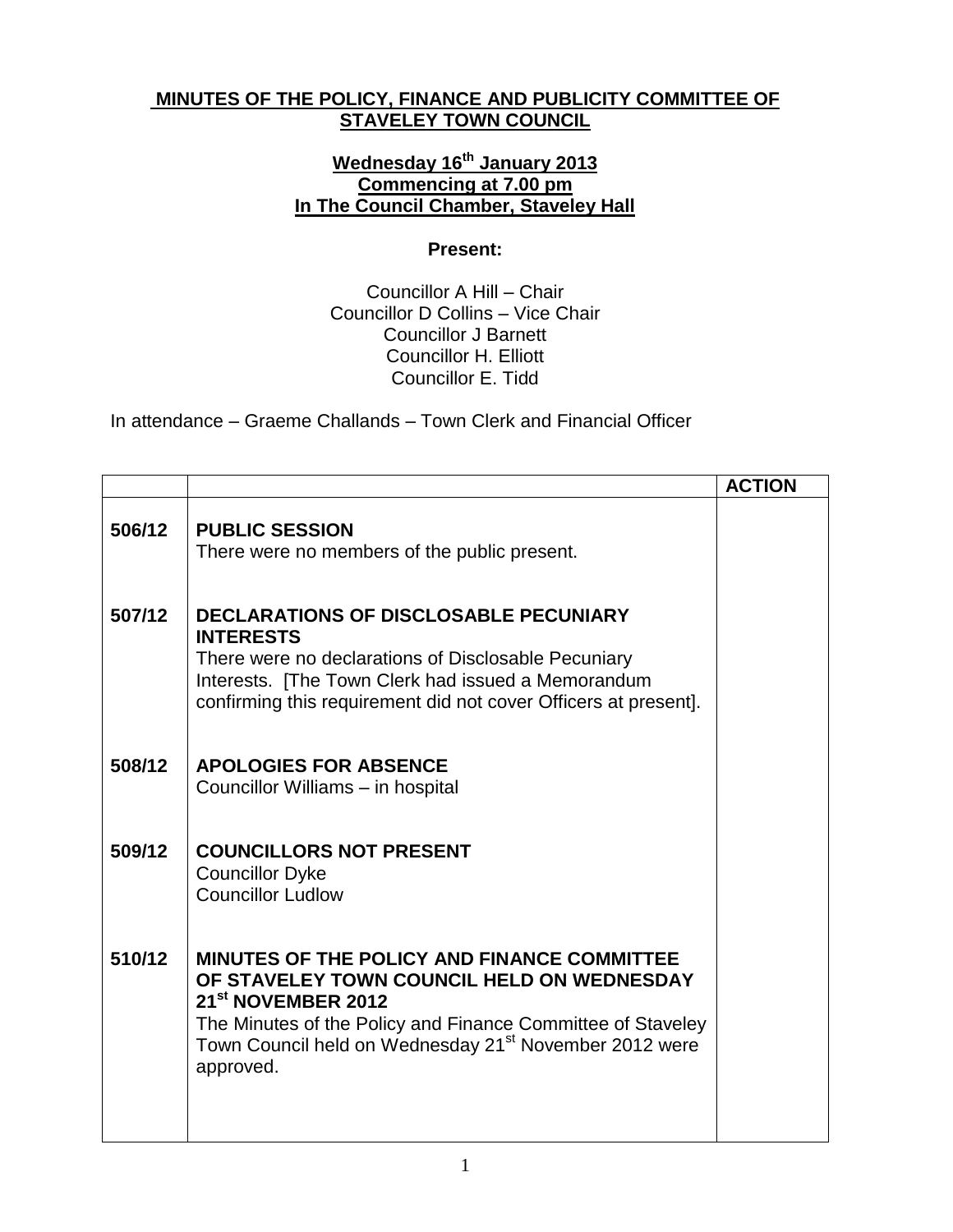| 511/12 | <b>MATTERS ARISING FROM THE MINUTES OF THE</b><br>POLICY AND FINANCE COMMITTEE OF STAVELEY<br>TOWN COUNCIL HELD ON WEDNESDAY 21st                                                                                                                                                                                                                                                                                          |            |
|--------|----------------------------------------------------------------------------------------------------------------------------------------------------------------------------------------------------------------------------------------------------------------------------------------------------------------------------------------------------------------------------------------------------------------------------|------------|
|        | <b>NOVEMBER 2012</b>                                                                                                                                                                                                                                                                                                                                                                                                       |            |
|        | There were no matters arising.                                                                                                                                                                                                                                                                                                                                                                                             |            |
|        |                                                                                                                                                                                                                                                                                                                                                                                                                            |            |
| 512/12 | <b>FINANCIAL ISSUES</b>                                                                                                                                                                                                                                                                                                                                                                                                    |            |
|        | Copies of the latest financial information were distributed.                                                                                                                                                                                                                                                                                                                                                               |            |
|        | A request was made to amend Payment 11 on the November<br>Payments List to "Short Term Loan" not grant.                                                                                                                                                                                                                                                                                                                    | <b>ICH</b> |
|        | The Town Clerk paid tribute to Ian Haddock for all his hard<br>work in getting the information so quickly.                                                                                                                                                                                                                                                                                                                 |            |
| 513/12 | <b>HEART OF STAVELEY LIMITED</b><br>The Town Clerk reported he had met with Nick Presswood,<br>Finance Officer at Chesterfield Borough Council and given<br>him a copy of the updated Business Plan. The Chesterfield<br>Borough Council Economic Development Manager had asked<br>for other information prior to a meeting next week. Repairs<br>had commenced at Staveley Hall in the light of the Engineer's<br>Report. |            |
| 514/12 | <b>AFFORDABLE ECO HOMES PROJECT</b><br>Our Solicitor had reported that Completion was expected<br>shortly. Some of the capital receipt would need to be spent<br>on allotment improvements at Middlecroft.                                                                                                                                                                                                                 |            |
|        | The Town Clerk was optimistic he may be able to obtain a<br>number of modular buildings from Netherthorpe School and<br>use a Derbyshire firm to move and re-erect.                                                                                                                                                                                                                                                        |            |
| 515/12 | <b>INKERSALL ROAD PROJECT</b><br>Mention was made of the Blue Skies Thinking Day. The Title<br>of this heading will be revisited following this, dependent upon<br>the outcome.                                                                                                                                                                                                                                            |            |
| 516/12 | <b>STAVELEY MARKET</b><br>Dealt with under Leisure and Community Committee.                                                                                                                                                                                                                                                                                                                                                |            |
| 517/12 | <b>MASTIN MOOR COMMUNITY CENTRE</b><br>The Town Clerk updated the meeting on the current situation.                                                                                                                                                                                                                                                                                                                        |            |